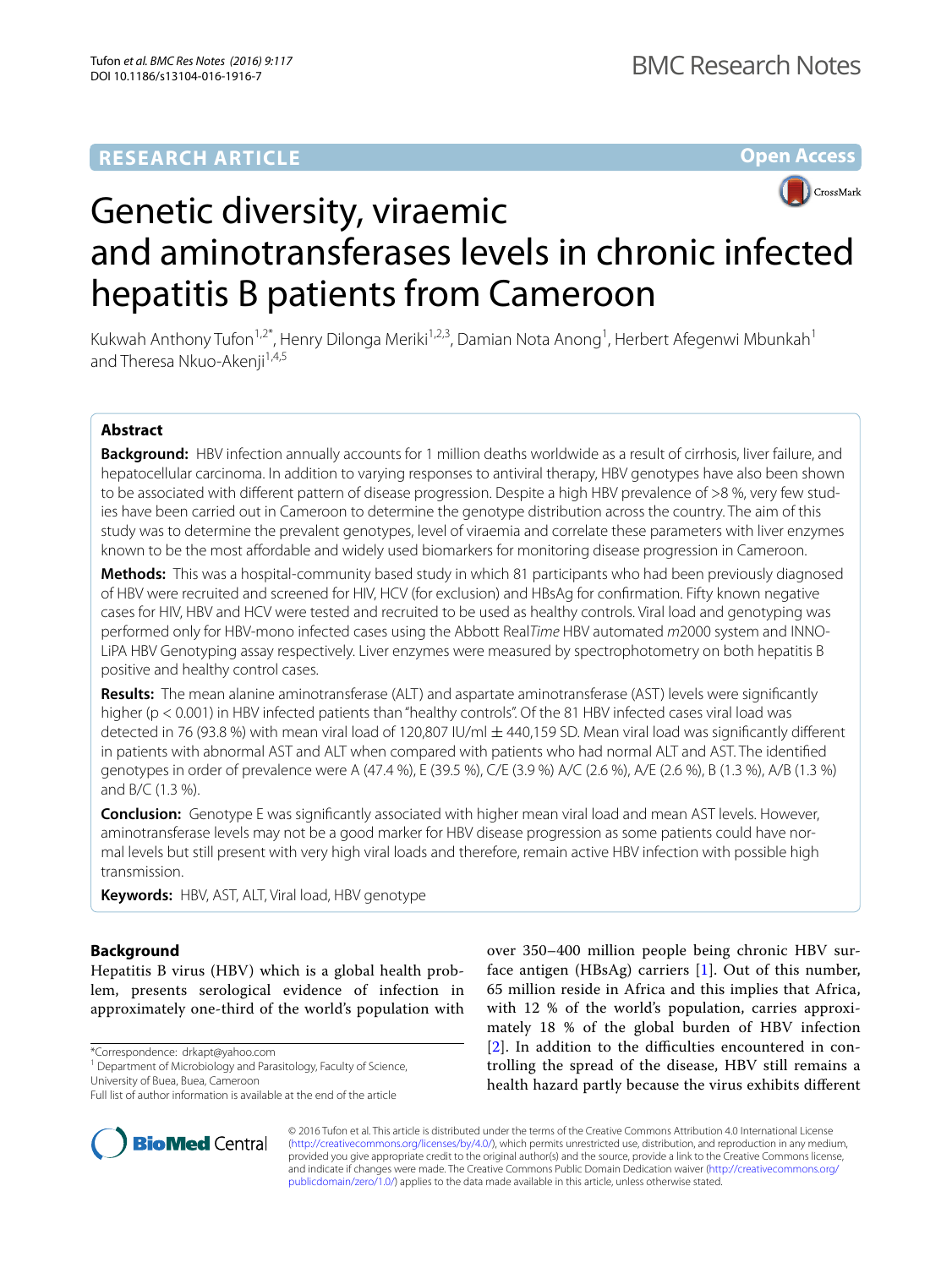genotypes and sub genotypes in different geographic regions of the world [[3](#page-5-2)].

Several viral factors like HBV genotype, viral load and specific viral mutations have been associated with disease progression ranging from acute to chronic infection which may later on cause liver cirrhosis and subsequent Hepatocellular carcinoma (HCC). HBV genotypes are not only predictive of clinical outcomes but have also been associated with response to antiviral therapy [\[4](#page-5-3)], hepatitis B e antigen (HBeAg) sero-conversion rates and mutational patterns in the pre-core and core promoter regions [\[5](#page-5-4)].

HBV is classified into eight genotypes (A–H) based on a divergence in the entire nucleotide sequence >8 %. Furthermore, on the basis of a  $>4$  % but <8 % divergence in the complete nucleotide sequence, each genotype can be sub divided to sub genotypes [[6\]](#page-5-5). The HBV genotypes are proving to be an invaluable tool in tracing the molecular evolution and patterns of spread of HBV. They show a distinct geographical distribution between and even within regions. Structural and functional differences between genotypes can influence the severity, likelihood of complications, HBeAg sero-conversion and response to vaccine and or treatment of HBV infection [[7](#page-5-6)−[9](#page-5-7)].

Concise studies have been carried out on the varying prevalence of HBV genotypes in North America, Asia, and Europe and even in some parts of Africa. Five HBV genotypes (A–E) have been identified in Africa with some particular genotypes predominantly found in some countries like genotype A in Kenya [[10\]](#page-5-8), genotype D in Tunisia [[11\]](#page-5-9), genotype A–D in South Africa [\[12](#page-5-10)] and genotype E in Nigeria [\[13](#page-5-11)]. However, Cameroon with an HBV prevalence rate  $>8\%$  [[14\]](#page-5-12) still does not have enough information on HBV genotypes prevalent across the country. This study seeks to determine the prevalence of HBV genotypes in the North West and South West regions of Cameroon and further investigate the influence of HBV genotypes on viral loads as has been shown in studies elsewhere [[15\]](#page-5-13).

An increase in HBV viral load may determine the degree of liver damage and subsequent development of HCC [\[16](#page-5-14)]. Alanine aminotransferase (ALT) and aspartate aminotransferase (AST) which are usually released into the blood circulation following liver cell damage are also used as markers for disease progression in Hepatitis [[17](#page-6-0)]. This study also investigates the relationship between HBV viral load and serum aminotransferase levels. This comparison can be used to justify the validity of ALT/AST measurement as a single marker for HBV disease progression as is commonly used in developing countries like Cameroon. In addition, because ALT and AST released during HBV infection may be dependent on HBV genotype, this study compares the effects of

the different HBV genotypes identified on ALT and AST levels.

## **Methods**

#### **Study design, site and population**

This was a hospital-community based cross-sectional study which enrolled participants who were 18 years of age and older. The Participants were enrolled from the Bamenda Regional hospital, Bamessing rural community and St. Theresa Medical Centre, Mambu-Bafut of the North West region while in the South West region participants were enrolled from Buea Regional Hospital, Limbe Regional Hospital, Muyuka health district, Muea heath centre and Tiko. Some of the HBV positive participants had been previously diagnosed of HBV (using Diaspot strips which detect HBsAg) during a free screening community exercise that took place 8 months before this study. The other participants knew their status at least 6 months before this study was conducted. These chronic HBV positive patients were screened again for HCV, HIV as well as HBV. Patients who showed HBV–HIV or HBV–HCV co-infection were excluded from the study. Fifty volunteers who were serologically negative for HIV, HBV and HCV were also enrolled from the South West region and used as "healthy controls" in the study. Prior to testing, the participants went through pre-test counselling by competent HIV/AIDS counsellors.

#### **Ethical considerations**

The Cameroon National Ethics Committee (CNEC) in Yaoundé as well as the authorities in the concerned hospitals approved this study. Each participant signed a consent form at enrolment. For participants who were unable to read or understand the consent, a trained and competent counsellor verbally explained the information.

#### **Sample collection and analysis**

Approximately 10 ml of venous blood was collected (by a trained phlebotomist) in 2 separate 5 ml tubes (one containing EDTA and the other with no anticoagulant) from each participant using vacutainers. Samples without EDTA were centrifuged at 1000*g* for 5 min and sera aliquoted. The sera was used for HBV, HCV and HIV screening using immuno-chromatographic tests (Diaspot, Acon® Laboratories Inc and Abbot Determine for HBsAg, HCV antibody and HIV antibody detection respectively) following manufacturer's instructions. as well as for determining levels of AST and ALT [AST- (GOT)-HBE06 and ALT-(GPT)-HBE07, Cypress Diagnostics Ltd.] by spectrophotometry (Mindray® BA-88 Biochemistry analyser) following the manufacturer's instructions. The liver enzyme tests were carried out on both hepatitis B positive and healthy control cases. The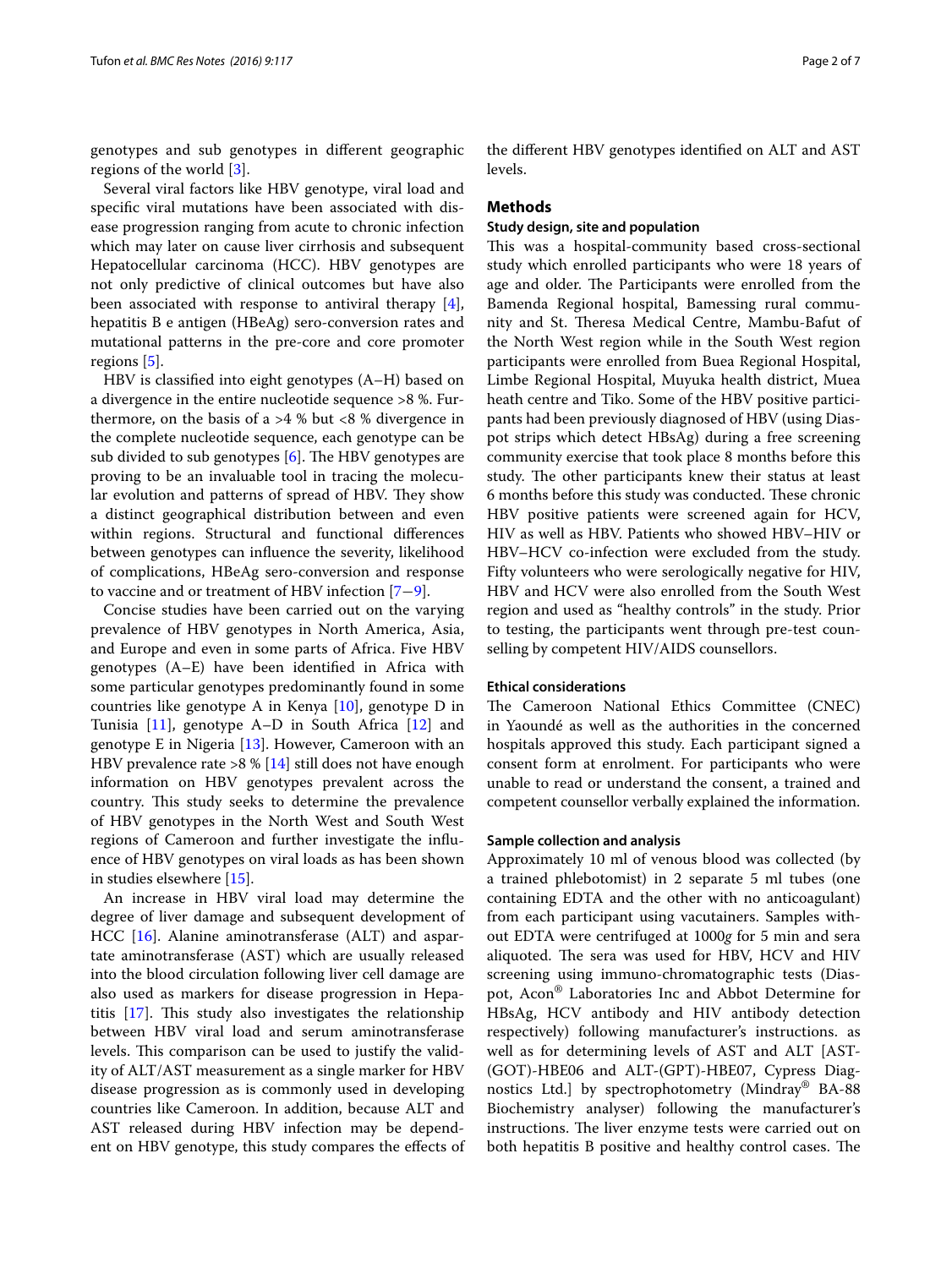EDTA samples were centrifuged, plasma aliquoted and shipped in dry ice to BioCollections Worldwide Inc; Miami, Florida, USA for HBV viral load and genotyping. Shipped plasma specimens were further screened as well for HBV, HCV and HIV using Genetic systems hepatitis B surface antigen enzyme immuno-assay (Bio-Rad Laboratories, Washington DC, USA), Chiron RIBA HCV 3.0 strip immuno-blot assay (Ortho Diagnostic Systems, New Jersey, USA) and GS Western blot (Bio-Rad Clinical diagnostics) respectively according to manufacturer's instructions. This was done to confirm the previously acquired results obtained via the immunochromatographic techniques. Viral load and genotyping was performed only for HBV-mono infected cases using the Abbott Real*Time* HBV automated *m*2000 system and INNO-LiPA HBV Genotyping assay respectively. We took into consideration the identified shortcomings of using INNO-LiPA HBV Genotyping assay which could lead to overestimation of mixed HBV genotypes [\[18\]](#page-6-1).

#### **Statistical analysis**

Data was input into Microsoft Office Excel 2013 and analysed using SPSS for Windows version 17. Means of enzyme levels were compared with independent sample *t* test and the Chi-square test was used to compare categorical variables. Two sided p value < 0.05 was considered significant for all analysis.

#### **Results**

Demographic characteristic of patients and controls recruited in the study are shown on Table [1](#page-2-0).

# **Comparison of AST and ALT levels in HBV cases and healthy controls**

The mean alanine aminotransferase (ALT) and aspartate aminotransferase (AST) levels were significantly higher (p < 0.001) in HBV infected patients than healthy controls. However, these values (AST:  $16.69 \pm 6.88$  SD and ALT:  $15.39 \pm 7.08$  SD) were significantly lower than upper limits of the test kits (AST  $\geq$  19 IU/ml, ALT  $\geq$  22 IU/ml). After adjusting for age and sex, AST  $(p = 0.001)$  and ALT  $(p < 0.001)$  were still higher in HBV infected cases than controls (Table [2](#page-3-0)).

Generally, abnormal AST levels ( $M > 19$ ,  $F > 16$  IU/ ml) were common in HBV infected cases than controls (35.8 vs 10 %,  $p = 0.001$ ). Similarly, abnormal (M > 22,  $F > 18$  IU/ml) ALT level was higher in infected cases than controls (17.3 vs 2 %,  $p = 0.008$ ).

#### **Viral load and genotype distribution**

Of the 81 HBV infected cases viral load was detected in 76 (93.8 %) with mean viral load of 120,807 IU/ml with a standard deviation (SD) of  $\pm$  440,159 IU/ml (range 14–2,664,237) while 5 (6.2 %) of the participants had undetectable viral load. Eleven (14.5 %) of the patients had viral load  $\geq$ 20,000 IU/ml (mean 826,715  $\pm$  901,130 SD), while 65 (85.5 %) had viral load <20,000 IU/ml (mean  $1345 \pm 2775$  SD).

Genotyping was performed on HBV patients with detectable viral load. The identified genotypes in order of prevalence were A (47.4 %), E (39.5 %), C/E (3.9 %) A/C (2.6 %), A/E (2.6 %), B (1.3 %), A/B (1.3 %) and B/C (1.3 %). Genotypes A and E were more prevalent  $(p = 0.034)$  in South West and North West region respectively. Age and gender distribution across the predominant genotypes A and E are stated on Table [3.](#page-3-1) Amongst all the mixed genotype infections, only A/E was found in the North West Region of Cameroon (Table [4\)](#page-3-2).

There was a significant difference in mean viral load of patients among the different genotypes ( $p = 0.031$ ) with genotype E having the highest mean viral load. Male patients as well recorded a significantly higher mean viral load vis-à-vis female patients ( $p = 0.022$ ) (Table [5](#page-4-0)). Similarly, patients with elevated AST ( $p = 0.002$ ) and ALT  $(p < 0.001)$  levels had significantly higher viral loads than those with normal enzyme levels.

<span id="page-2-0"></span>**Table 1 Demographic characteristics of study participants (N = 131)**

| Characteristic    | <b>Categories</b> | HBV positive cases, $N = 81$ , n (%)                             | Healthy control, $N = 50$ , n (%)                             |
|-------------------|-------------------|------------------------------------------------------------------|---------------------------------------------------------------|
| Region            | North West        | 31(38.3)                                                         |                                                               |
|                   | South West        | 50(61.7)                                                         | 50 (100)                                                      |
| Sex               | Male              | 29 (35.8)<br>Mean age: $30.4 \pm 9.8$ SD<br>Median age: 27 years | 30(60)<br>Mean age: $41.5 \pm 5.1$ SD<br>Median age: 41 years |
|                   | Female            | 52 (64.2)<br>Mean age: $31.9 \pm 7.7$ SD<br>Median age: 30 years | 20(40)<br>Mean age: $36.9 \pm 9.8$ SD<br>Median age: 39 years |
| Age group (years) | $<$ 30            | 42 (51.9)                                                        | 06(12)                                                        |
|                   | $\geq$ 30         | 39 (48.1)                                                        | 44 (88)                                                       |
|                   |                   |                                                                  |                                                               |

*SD* standard deviation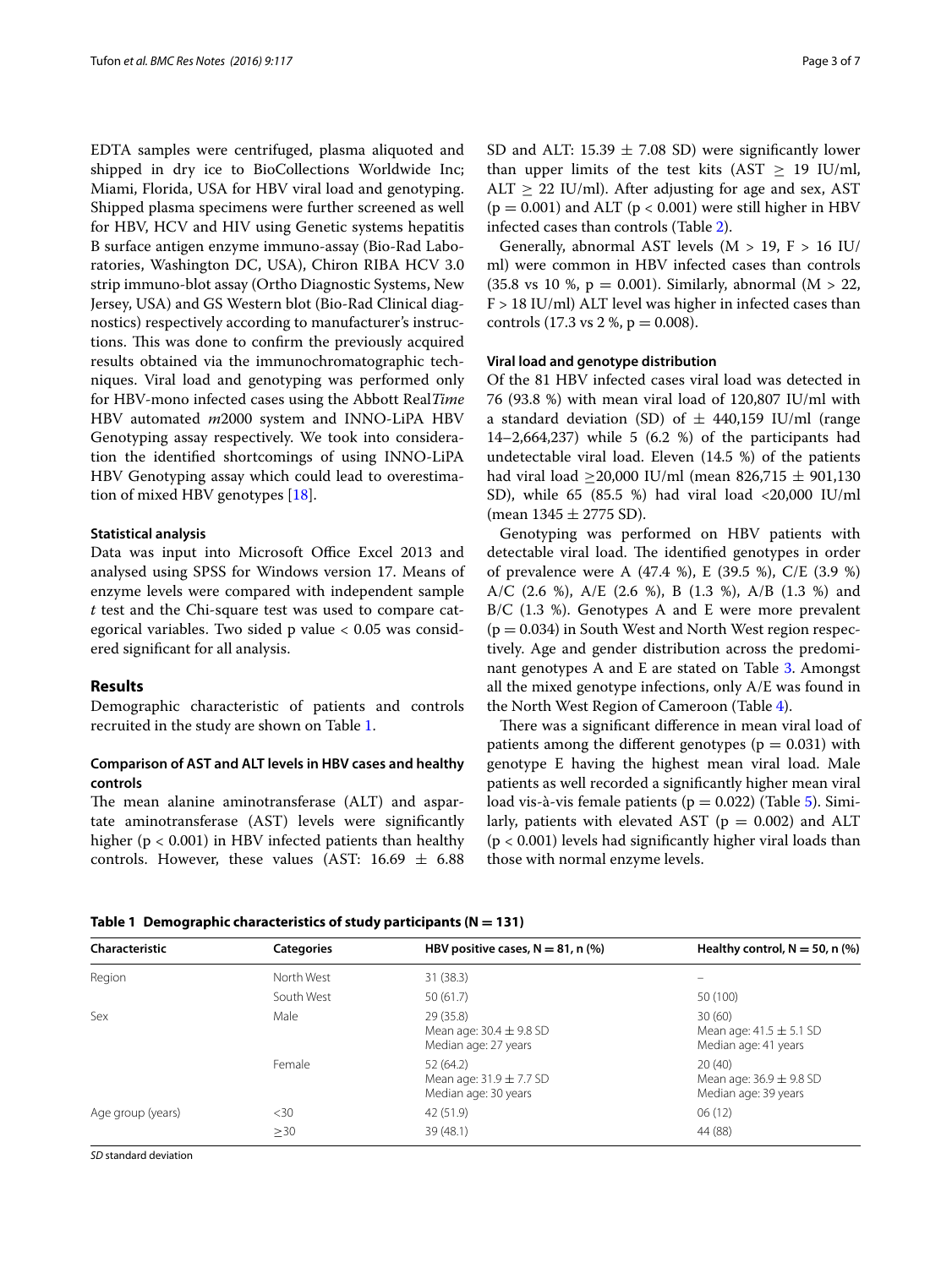| Enzyme (IU/mL) | Cases<br>$N = 81$<br>Mean $\pm$ SD | Control<br>$N = 50$<br>Mean $\pm$ SD | Mean<br>difference<br>[SE] | p value | Adjusted mean<br>difference [SE] <sup>a</sup> | p value |
|----------------|------------------------------------|--------------------------------------|----------------------------|---------|-----------------------------------------------|---------|
| AST            | $16.69 \pm 6.88$                   | $12.78 \pm 4.60$                     | 3.91 [1.10]                | 0.001   | $4.21$ [1.19]                                 | 0.001   |
| ALT            | $15.39 + 7.08$                     | $9.94 \pm 4.17$                      | 5.45 [1.10]                | < 0.001 | 5.69 [1.31]                                   | < 0.001 |

<span id="page-3-0"></span>**Table 2 Comparison of mean ALT and AST levels between HBV infected cases and controls**

*SD* standard deviation, *SE* standard error, *AST* aspartate aminotransferase, *ALT* alanine aminotransferase

a Adjusted for age and sex

<span id="page-3-1"></span>**Table 3 Gender and age distribution among genotype A and E infected persons**

|                 | Predominant genotypes (%) <sup>a</sup> | p value     |       |
|-----------------|----------------------------------------|-------------|-------|
|                 | Α<br>Е                                 |             |       |
| Age group       |                                        |             |       |
| $<$ 30 years    | 21 (60 %)                              | 14 (40 %)   | 0.243 |
| $\geq$ 30 years | 15 (48.4 %)                            | 16 (51.6 %) |       |
| Gender          |                                        |             |       |
| Male            | 11 (44 %)                              | 14 (56 %)   | 0.138 |
| Female          | 25 (61 %)                              | 16 (39 %)   |       |

a Percentage within age group and within sex

Both mean AST and ALT levels were significantly higher in patients with viral load ≥20,000 IU/ml when compared to those with viral load levels <20,000 IU/ml. Likewise, AST levels were significantly higher in patients infected with genotype E when compared to A and others (Table [6\)](#page-4-1). Viral load correlated significantly with ALT  $(σ = 0.425, p < 0.01)$  and AST  $(σ = 0.272, p = 0.018)$ .

#### **Discussions**

## **Genetic diversity of HBV and possible impact on disease progression, virulence and clinical outcome**

HBV is a remarkable example of a virus that draws attention with its different genotypes (A–H) showing marked geographical distribution across the world. The investigation of genetic diversity of the viruses in different locations is important, because variants may differ in their patterns of serologic reactivity, pathogenicity, virulence, and response to therapy [\[19\]](#page-6-2). Many studies conducted in the past have revealed genotype E predominance in West Africa. In this study, the most prevalent genotypes were A  $(47.4 \%)$  and E  $(39.5 \%)$ . Genotype A (55.3 %) was more prevalent in South West while genotype E (55.2 %) was more prevalent in the North West region of Cameroon. Our finding alongside other similar findings of research conducted in different parts of Cameroon [\[20](#page-6-3), [21](#page-6-4), [22](#page-6-5)] may suggest that these genotypes (A and E) originated from this part of the world and are rapidly being transmitted here. In this study, Genotype E was even found in all the major areas were the patients resided (Table [4](#page-3-2)) indicating a wide distribution of the genotype in the North West and South West regions of Cameroon. The high prevalence of genotype A and E shows limited heterogeneity of HBV genotypes in Cameroon and this may imply limited variations in the progression, clinical outcomes and antiviral therapy of HBV infections in Cameroon. As seen in other studies [\[23](#page-6-6)], mixed genotype infections were as well recorded in this study with 77.8 % (7/9) of such coming from the South West region. Genotype A/C and C/E were identified in patients from the same town or neighbouring towns (Buea and Tiko) in the South West Region (Table [4](#page-3-2)) suggesting that these may be cases coming from a common

<span id="page-3-2"></span>**Table 4 Distribution of HBV genotype cases based on patient address**

| <b>HBV</b> genotypes |      | South West region |        |        |      |              | <b>North West region</b> |                  |  |
|----------------------|------|-------------------|--------|--------|------|--------------|--------------------------|------------------|--|
|                      | Tiko | <b>Buea</b>       | Limbe  | Muyuka | Muea | <b>Bafut</b> | <b>Bamenda</b>           | <b>Bamessing</b> |  |
| E                    | 03   | 02                | 03     | 05     | 01   | 10           | 03                       | 03               |  |
| A                    | 03   | 08                | 09     | 06     | 00   | 07           | 03                       | 00               |  |
| B                    | 00   | 00                | 00     | 00     | 00   | 00           | 00                       | 01               |  |
| A/C                  | 01   | 01                | 00     | 00     | 00   | $00\,$       | 00                       | 00               |  |
| C/E                  | 02   | 01                | $00\,$ | $00\,$ | 00   | $00\,$       | 00                       | 00               |  |
| A/E                  | 00   | 00                | $00\,$ | $00\,$ | 00   | 01           | 01                       | 00               |  |
| A/B                  | 00   | 01                | $00\,$ | 00     | 00   | 00           | 00                       | $00\,$           |  |
| A/C                  | 00   | 00                | 01     | 00     | 00   | 00           | 00                       | 00               |  |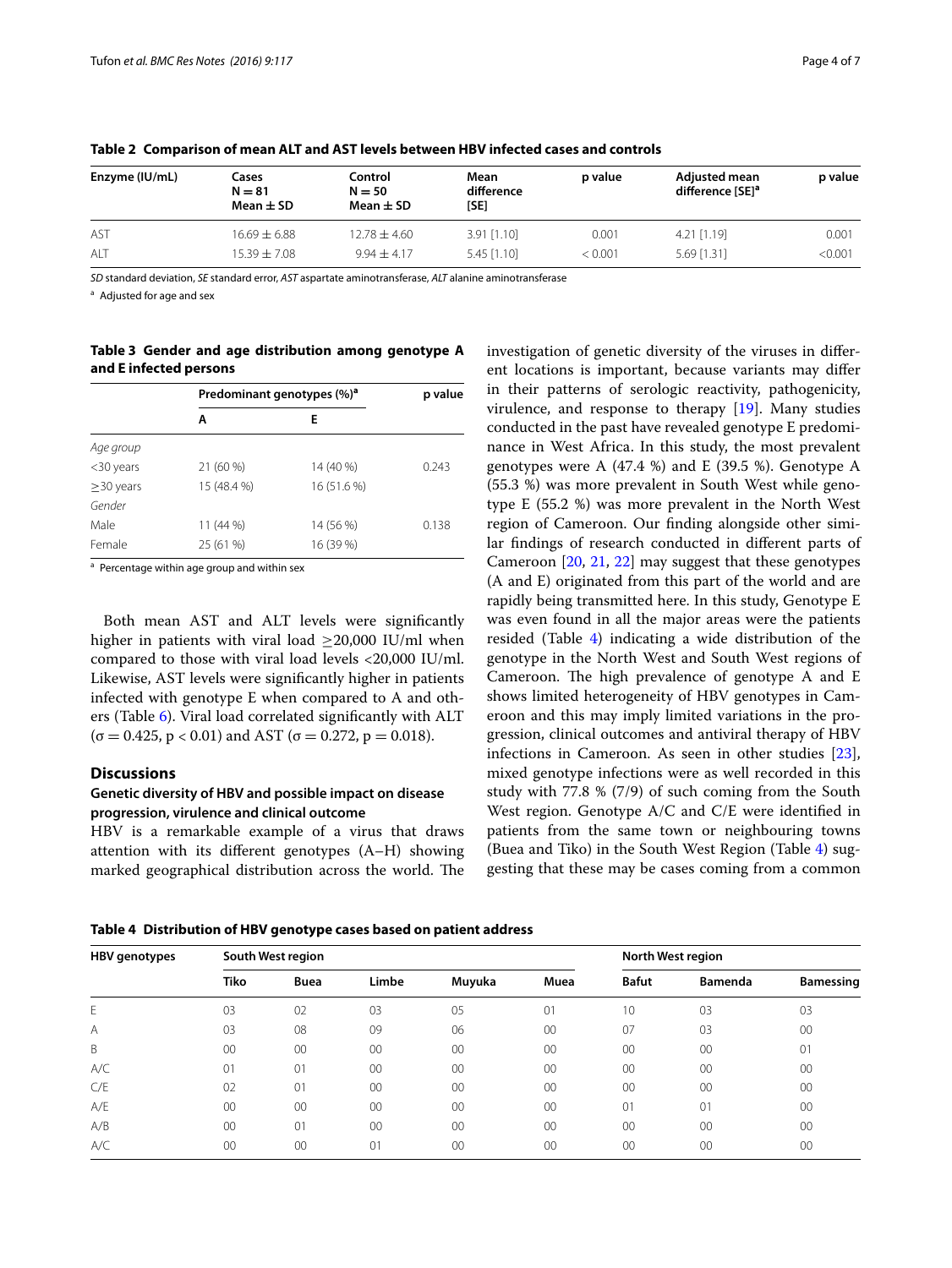<span id="page-4-0"></span>**Table 5 Comparison of mean viral load in the age groups, sex, HBV genotypes, ALT and AST levels**

| <b>Variables</b> | Category            | N  | Mean $\pm$ SD (IU/ml) | p value |
|------------------|---------------------|----|-----------------------|---------|
| Age (years)      | <30                 | 39 | $107,555 \pm 426,321$ | 0.790   |
|                  | >30                 | 37 | 134,775 ± 459,749     |         |
| Sex              | Male                | 27 | 275,634 ± 701,475     | 0.022   |
|                  | Female              | 49 | 35,493 ± 123,509      |         |
| Genotypes        | Α                   | 36 | $26.855 \pm 121.819$  | 0.031   |
|                  | F                   | 30 | 293,221 ± 685,464     |         |
|                  | Others <sup>a</sup> | 10 | $361 + 340$           |         |
| AST Levels       | Normal              | 47 | $7259 + 8036$         | 0.002   |
|                  | Abnormal            | 29 | 312,936 ± 676,014     |         |
| AITIevels        | Normal              | 62 | $9743 \pm 41.075$     | < 0.001 |
|                  | Abnormal            | 14 | 612.659 $\pm$ 889.047 |         |
|                  |                     |    |                       |         |

p values that show a statistically significant difference are in italics

SD standard deviation, *AST* aspartate aminotransferase, *ALT* alanine aminotransferase, *AST* (abnormal levels: M > 19, F > 16 IU/ml), *ALT* (abnormal levels: M > 22, F > 18 IU/ml)

 $a$  Others (B, B/C, A/B, A/E, C/E, A/C)

<span id="page-4-1"></span>**Table 6 Comparison of mean ALT and AST levels among the genotypes and viral load categories**

| Genotypes                   | Enzymes (mean $\pm$ SD, IU/ml) |         |                   |         |  |  |  |
|-----------------------------|--------------------------------|---------|-------------------|---------|--|--|--|
|                             | AST                            | p value | ALT               | p value |  |  |  |
| A                           | $16.36 \pm 5.69$               | 0.019   | $15.08 + 5.91$    | 0.176   |  |  |  |
| F                           | $19.74 + 8.37$                 |         | $17.49 \pm 9.10$  |         |  |  |  |
| others                      | $13.69 + 2.27$                 |         | $13.18 \pm 4.56$  |         |  |  |  |
| Viral load category (IU/ml) |                                |         |                   |         |  |  |  |
| $<$ 20,000                  | $15.97 + 5.98$                 | < 0.001 | $14.29 + 5.61$    | < 0.001 |  |  |  |
| >20,000                     | $74.34 + 6.96$                 |         | $23.82 \pm 10.01$ |         |  |  |  |

p value that shows a statistically significant difference are in italics *SD*- standard deviation, AST-aspartate aminotransferase, *ALT* alanine aminotransferase

 $a$  Others (B, B/C, A/B, A/E, C/E, A/C)

source and circulating at low levels within this area. Likewise, mixed genotype A/E found only in Bamenda and neighbouring Bafut in the North West Region of Cameroon may as well imply that this mixed genotype originated from the same individual residing in that area.

The HBV DNA level, which is directly proportional to the amount of HBV in the patient, is considered the gold standard for determining disease progression and has recently been shown to be the most useful predictor of the development of cirrhosis and hepatocellular carcinoma (HCC)  $[24]$  $[24]$ . In our study, HBV genotype E was significantly associated with high mean viraemia and mean AST. This observation makes it increasingly obvious that heterogeneity in the global distribution of HBV genotypes may be responsible for differences in the

progression, clinical outcomes of HBV infections and the possible response to vaccines and antiviral treatment as seen in some other studies  $[15]$  $[15]$ . However, genotype E which happens to be predominantly found in West Africa, has not been extensively studied in terms of its pathogenicity and virulence [\[20](#page-6-3), [25\]](#page-6-8).

#### **HBV viral load and liver aminotransferase**

The release of liver aminotransferase into blood circulation following liver cell damage or lysis of hepatocytes is believed to be mostly associated with cell mediated immunity rather than the cytopathic effect of the virus [[26\]](#page-6-9). This liver cell death may be either via apoptosis or via necrosis. Apoptosis in infected hepatocytes (orchestrated by T-cytotoxic cells via the perforin/granzyme pathway) is characterized by little or no cell content spillage into the circulation (following death) since the apoptotic bodies are usually phagocytosed and internally destroyed by macrophages unlike in necrosis where the cells experience unfavourable conditions, swell and burst releasing their content into the circulation. [\[27](#page-6-10)]. With this in mind, one may expect to find more AST and ALT in circulation following necrosis rather than apoptosis. However, there is still a challenge in determining which modes of cell death predominate in various forms of liver disease and injury. Apoptosis and necrosis frequently represent alternate outcomes of the same cellular pathways to cell death [[28\]](#page-6-11). A statistically significant difference between the ALT and AST means of HBV infected cases and healthy controls justify aminotransferase elevation in circulation during HBV infection following liver damage as demonstrated by many other studies [\[29](#page-6-12)[–31](#page-6-13)].

One may probably expect a patient with a high viral load to have a high number of HBV infected hepatocytes and as such more liver aminotransferase in circulation following the damage of these numerous infected cells. As observed in other studies [\[32](#page-6-14)], our study was very much in line with this theory as patients with abnormal (high) ALT and AST values showed significantly greater mean viral loads as compared to patients with normal ALT and AST values.

However, this identified relationship does not necessarily justify the use of liver aminotransferases as single biomarkers for liver damage and/or disease progression as is done in Cameroon and other resource-limited settings because some patients with normal ALT and AST also recorded high HBV viral loads. This implies that perhaps a good number of the cells died via apoptosis and as such, did not spill AST and ALT into the circulation. A liver tissue biopsy can as well reveal inflammation in such cases [\[27](#page-6-10)]. Looking at the different phases of chronic Hepatitis B infection, one could either group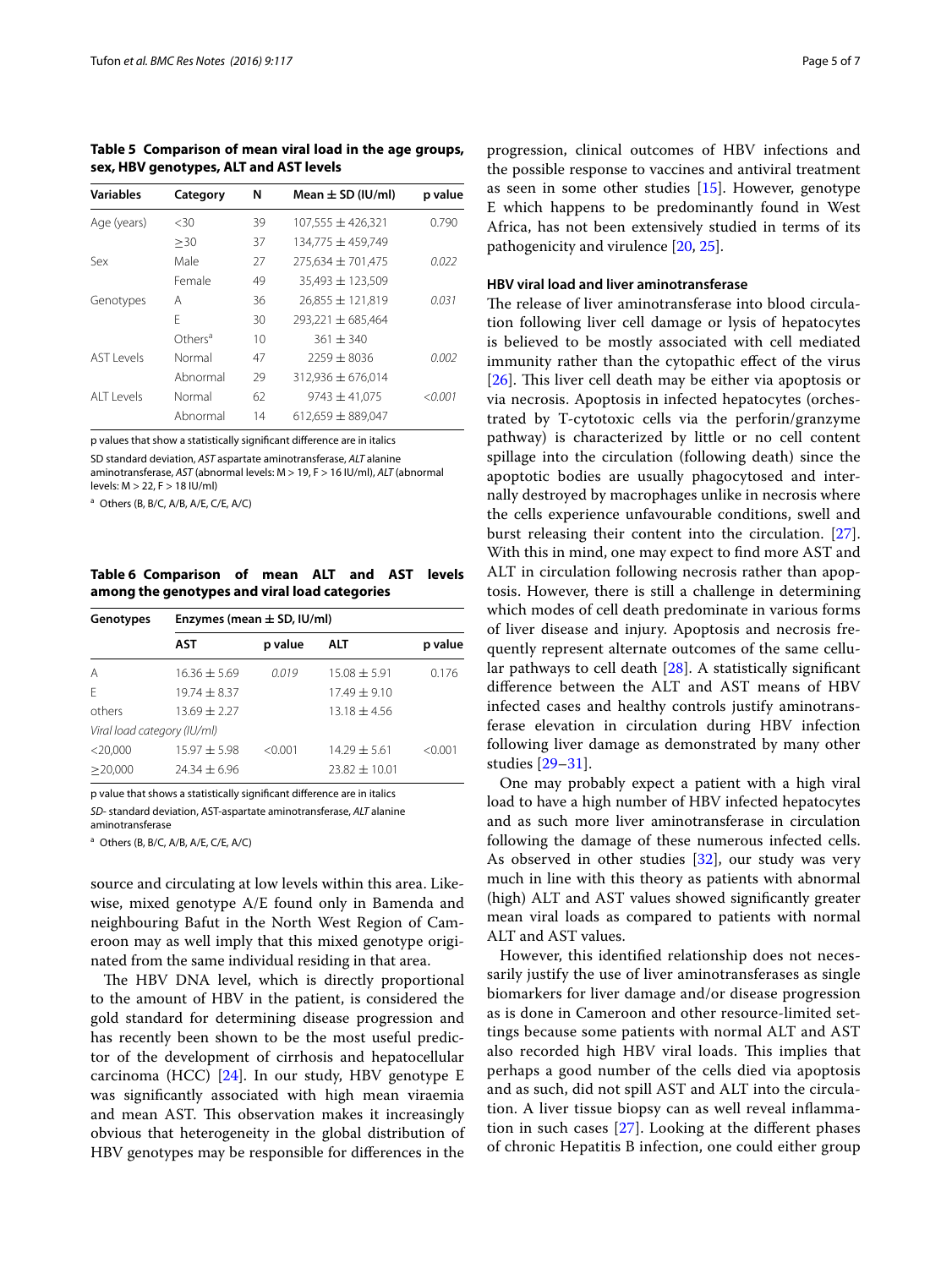these particular patients under chronic immunotolerant phase (HBeAg positive, high HBV viral load and normal liver aminotransferase levels) or chronic immune active wild type HBV infection (HBsAg positive longer than 6 months, HBeAg positive, anti-HBe negative, high HBV viral load, elevated or normal liver aminotransferase levels). Both cases are characterized by the presence of HBeAg which is an indicator of active HBV replication and could imply high infectivity and transmission [\[33](#page-6-15)]. However, it becomes a bit challenging because some chronic HBV infections with active replication (elevated HBV DNA levels) are HBeAg negative (infection from precore mutant HBV strains) and this can be identified as active by the use of revised cut off values for ALT and HBV DNA levels as proven by some other studies [[29](#page-6-12)–[31](#page-6-13)]. Our study could not justify this because complete HBV serological profile test was not conducted on its participants to determine presence or absence of HBeAg and this is a key limitation to the study.

# **Conclusion**

HBV genotype A and E are most common in the South West and North West regions of Cameroon respectively. Genotype E was significantly associated with higher mean viral load and mean AST levels. However, this study suggest that liver aminotransferase levels and HBV viral load may not always show a direct proportional relationship as some patients had normal aminotransferase levels but high viral loads, which could be considered as active HBV infection. Therefore, viral load and liver aminotransferases measurement alongside HBV profile are recommended markers for HBV disease staging and progression.

#### **Abbreviations**

ALT: alanine aminotransferase; AST: aspartate aminotransferase; CDC: Center For Disease Control and Prevention; DNA: deoxyribonucleic acid; EDTA: ethylenediaminetetraacetic acid; HBsAg: hepatitis b surface antigen; HBeAg: hepatitis B "e" antigen; HBV: hepatitis B virus; HCV: hepatitis C virus; HIV: human immunodeficiency virus; RIBA: recombinant immunoblot assay; CNEC: Cameroon National Ethics Committee; PCR: polymerase chain reaction; CI: confidence interval; SD: standard deviation; SPSS: statistical package for social sciences; HCC: hepatocellular carcinoma; WBC: white blood cell.

#### **Authors' contributions**

KAT conceived and designed the study, researched data, performed laboratory analysis, contributed to the discussion and wrote the manuscript. HDM conceived the study, researched data, performed laboratory analysis, contributed to the discussion and reviewed the manuscript. DNA and TN-A supervised the study, contributed to the discussion, reviewed and edited the manuscript. HAM researched and analyzed data. All authors read and approved the final manuscript.

#### **Author details**

<sup>1</sup> Department of Microbiology and Parasitology, Faculty of Science, University of Buea, Buea, Cameroon. <sup>2</sup> Microbiology Unit, Buea Regional Hospital, Buea, Southwest Region, Cameroon. 3 BioCollections Worldwide Inc., Miami, FL, USA.

<sup>4</sup> Clinical Diagnostic Laboratory, Faculty of Science, University of Buea, P.O. Box 63, Buea, Cameroon. <sup>5</sup> Internal Control and Evaluation, University of Buea, Buea, Cameroon.

#### **Acknowledgements**

We would like to acknowledge and thank immensely all participants and staff of the Buea Regional hospital where this study was conducted. BioCollections Worldwide Inc., Miami, Florida, USA, provided financial support and performed viral load and genotyping. Financial assistance was also received from the University of Buea 2009–2010 research grant awarded to Professor Theresa Nkuo-Akenji.

#### **Competing interests**

The authors declare that they have no competing interests.

Received: 2 June 2015 Accepted: 4 February 2016 Published online: 22 February 2016

#### **References**

- <span id="page-5-0"></span>1. Fattovich G. Natural history and prognosis of hepatitis B. Semin Liver Dis. 2003;23:47–58.
- <span id="page-5-1"></span>2. Kramvis A, Kew MC. Epidemiology of hepatitis B virus in Africa, its genotypes and clinical associations of genotypes. Hepatol Res. 2007;37:S9–19.
- <span id="page-5-2"></span>3. Lindh M, Andersson AS, Gusdal A. Genotypes, nt 1858 variants, and geographic origin of hepatitis B virus—large-scale analysis using a new genotyping method. J Infect Dis. 1997;175:1285–93.
- <span id="page-5-3"></span>4. Lin C-L, Kao J-H. The clinical implications of hepatitis B virus genotype: recent advances. J Gastroenterol Hepatol. 2011;26(Suppl 1):123–30.
- <span id="page-5-4"></span>5. Arauz-Ruiz P, Norder H, Robertson BH, Magnius LO. Genotype H: a new Amerindian genotype of hepatitis B virus revealed in Central America. J Gen Virol. 2002;83:2059–73.
- <span id="page-5-5"></span>6. Li X, Wang L, Zhong Y, Wong VW-S, Xu Z, Liu Y, Li Q, Xin S, Zhao J, Xu D. Hepatitis B virus (HBV) subgenotypes C2 and B2 differ in lamivudineand adefovir-resistance-associated mutational patterns in HBV-infected Chinese patients. J Clin Microbiol. 2010;48:4363–9.
- <span id="page-5-6"></span>7. Chu C-J, Keeffe EB, Han S-H, Perrillo RP, Min AD, Soldevila-Pico C, Carey W, Brown RS, Luketic VA, Terrault N, Lok ASF. Hepatitis B virus genotypes in the United States: results of a nationwide study. Gastroenterol. 2003;125:444–51.
- 8. Fung SK, Lok ASF. Hepatitis B virus genotypes: do they play a role in the outcome of HBV infection? Hepatology. 2004;40:790–2.
- <span id="page-5-7"></span>9. Kao JH, Chen PJ, Lai MY, Chen DS. Hepatitis B genotypes correlate with clinical outcomes in patients with chronic hepatitis B. Gastroenterology. 2000;118:554–9.
- <span id="page-5-8"></span>10. Usuda S, Okamoto H, Iwanari H, Baba K, Tsuda F, Miyakawa Y, Mayumi M. Serological detection of hepatitis B virus genotypes by ELISA with monoclonal antibodies to type-specific epitopes in the preS2-region product. J Virol Methods. 1999;80:97–112.
- <span id="page-5-9"></span>11. Borchani-Chabchoub I, Gargouri A, Mokdad-Gargouri R. Genotyping of Tunisian hepatitis B virus isolates based on the sequencing of preS2 and S regions. Microbes Infect. 2000;2:607–12.
- <span id="page-5-10"></span>12. Bowyer SM, van Staden L, Kew MC, Sim JG. A unique segment of the hepatitis B virus group A genotype identified in isolates from South Africa. J Gen Virol. 1997;78(Pt 7):1719–29.
- <span id="page-5-11"></span>13. Odemuyiwa SO, Mulders MN, Oyedele OI, Ola SO, Odaibo GN, Olaleye DO, Muller CP. Phylogenetic analysis of new hepatitis B virus isolates from Nigeria supports endemicity of genotype E in West Africa. J Med Virol. 2001;65:463–9.
- <span id="page-5-12"></span>14. Fomulu NJ, Morfaw FL, Torimiro JN, Nana P, Koh MV, William T. Prevalence, correlates and pattern of Hepatitis B among antenatal clinic attenders in Yaounde-Cameroon: is perinatal transmission of HBV neglected in Cameroon? BMC Pregnancy Childbirth. 2013;13:158.
- <span id="page-5-13"></span>15. Oommen PT, Wirth S, Wintermeyer P, Gerner P. Relationship between viral load and genotypes of hepatitis B virus in children with chronic hepatitis B. J Pediatr Gastroenterol Nutr. 2006;43:342–7.
- <span id="page-5-14"></span>16. Ghabeshi S, Sharifi Z, Hosseini SM, Mahmoodian Shooshtari M. Correlation between viral load of HBV in chronic hepatitis B patients and precore and Basal core promoter mutations. Hepat Mon 2013;13:e7415.